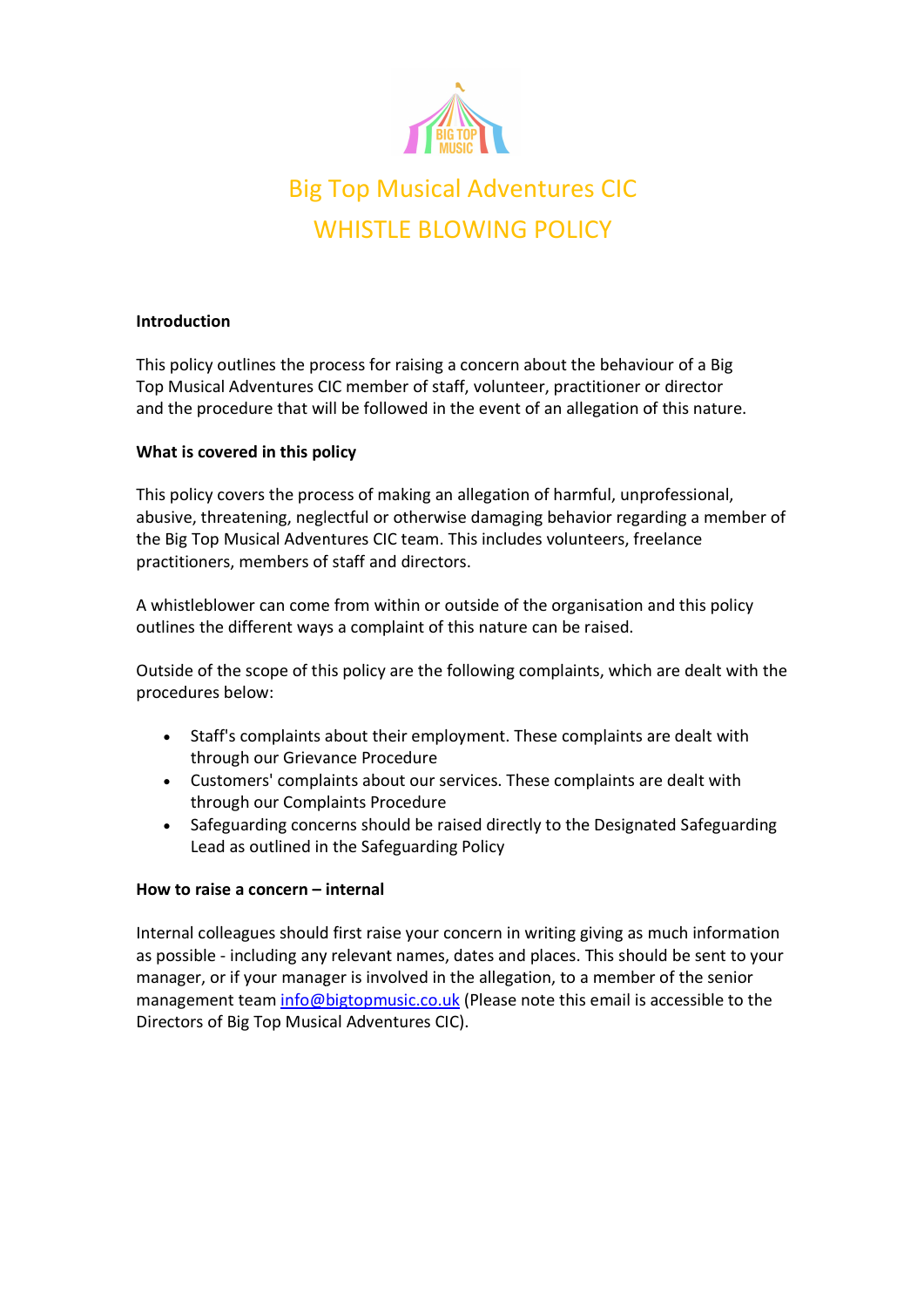We will treat the email in confidence until and unless you give your permission for us to do otherwise, or if required to disclose it to the police or another external body.

A suitable director (not directly involved with the whistle blowing) will arrange to speak to you in person at a mutually convenient time, where they will raise any pertinent questions that are relevant to the actions needed to be taken, that were not covered by the email.

It is your right to ask for a friend, a member of your trade union/professional body to be present at this meeting.

#### How to raise a concern – external

Families and external professionals (including school staff and carers) will be made aware of Big Top Musical Adventures CIC's whistle-blowing policy when they arrange sessions.

External stakeholders including families, professionals, fundraisers and other supporters of the company can raise a concern via the CONTACT page on the website – www.bigtopmusic.co.uk

Your concern or allegation should be made in writing giving as much information as possible - including any relevant names, dates, places.

We will treat the email in confidence until and unless you give your permission for us to do otherwise, or if required to disclose it to the police or another external body.

## How we will respond

We understand that deciding to blow the whistle is not easy.

Big Top Musical Adventures CIC will take appropriate action to protect you from any harassment, victimisation or bullying as a result of this action. We will keep your concern confidential if requested to do so and will not reveal your name or position without your permission or if required to do so by law.

We would explain this at the time you raise an allegation so you can decide how you would like to proceed.

If you work for Big Top Musical Adventures CIC you should also know that any allegation you make will not influence, or be influenced by, any unrelated disciplinary action against you.

#### Next steps